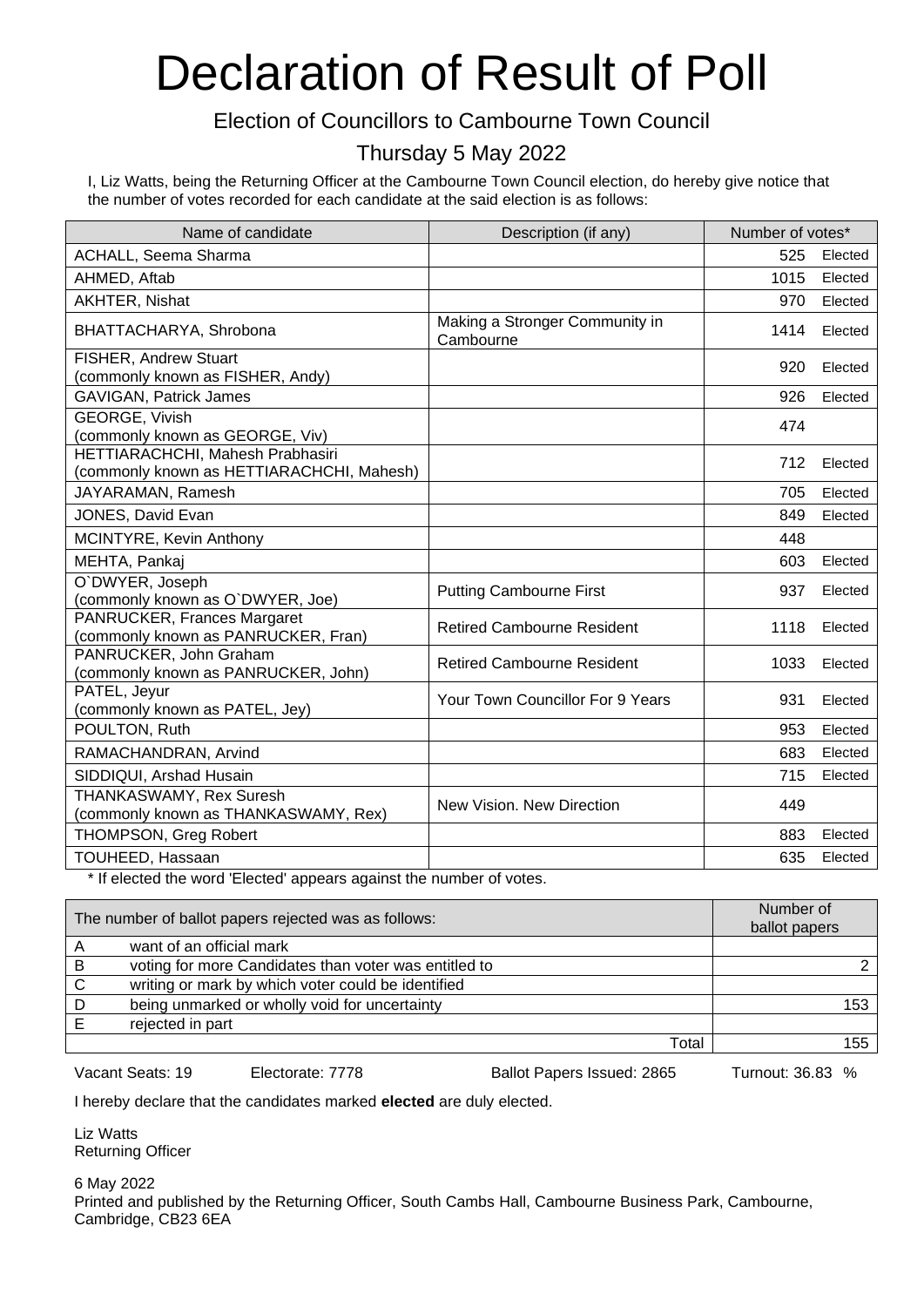### Election of councillors to Fowlmere Parish Council Thursday 5 May 2022

I, Liz Watts, being the Returning Officer at the Fowlmere Parish Council election, do hereby give notice that the number of votes recorded for each candidate at the said election is as follows:

| Name of candidate                                                     | Description (if any)             | Number of votes* |
|-----------------------------------------------------------------------|----------------------------------|------------------|
| BAKER-OXLEY, Deavon Rose<br>(commonly known as BAKER-OXLEY, Rose)     | <b>Building Community Spirit</b> | 347<br>Elected   |
| <b>BROCK, David Michael Jesse</b><br>(commonly known as BROCK, David) | <b>Retired Solicitor</b>         | 402<br>Elected   |
| BRYAN, Elizabeth<br>(commonly known as BRYAN, Lizzie)                 |                                  | 359<br>Elected   |
| <b>COLLINSON, Peter James</b>                                         | Fowlmere Resident; 5+ Years      | 333<br>Elected   |
| <b>FULTON, Barry James</b><br>(commonly known as FULTON, James)       |                                  | 183              |
| <b>HOBRO, James William Douglas</b>                                   |                                  | 391<br>Elected   |
| <b>LENNON, Rosalind Sharon</b><br>(commonly known as LENNON, Ros)     |                                  | 289<br>Elected   |
| LOVATT, Sandra Tracey                                                 | Independent                      | 229              |
| LOVATT, Stephen Francis                                               | Independent                      | 176              |
| MULHOLLAND, Stephen John<br>(commonly known as MULHOLLAND, Steve)     |                                  | 423<br>Elected   |
| NICHOLS, William<br>(commonly known as NICHOLS, Will)                 |                                  | 270              |
| ROBERTS, Deborah                                                      |                                  | 335<br>Elected   |
| SARGEANT, Christopher Michael<br>(commonly known as SARGEANT, Chris)  |                                  | 348<br>Elected   |
| <b>SAUNDERS, Caroline Elizabeth</b>                                   |                                  | 268              |
| <b>THOMSON BRYDEN, Janice Ann</b>                                     |                                  | 122              |

\* If elected the word 'Elected' appears against the number of votes.

| The number of ballot papers rejected was as follows: |                                                       | Number of<br>ballot papers |
|------------------------------------------------------|-------------------------------------------------------|----------------------------|
| A                                                    | want of an official mark                              |                            |
| B                                                    | voting for more Candidates than voter was entitled to |                            |
| C                                                    | writing or mark by which voter could be identified    |                            |
| D                                                    | being unmarked or wholly void for uncertainty         | ◠                          |
|                                                      | rejected in part                                      |                            |
|                                                      | Total                                                 |                            |

Vacant Seats: 9 Electorate: 1005 Ballot Papers Issued: 676 Turnout: 67.26%

I hereby declare that the candidates marked **elected** are duly elected.

Liz Watts Returning Officer

6 May 2022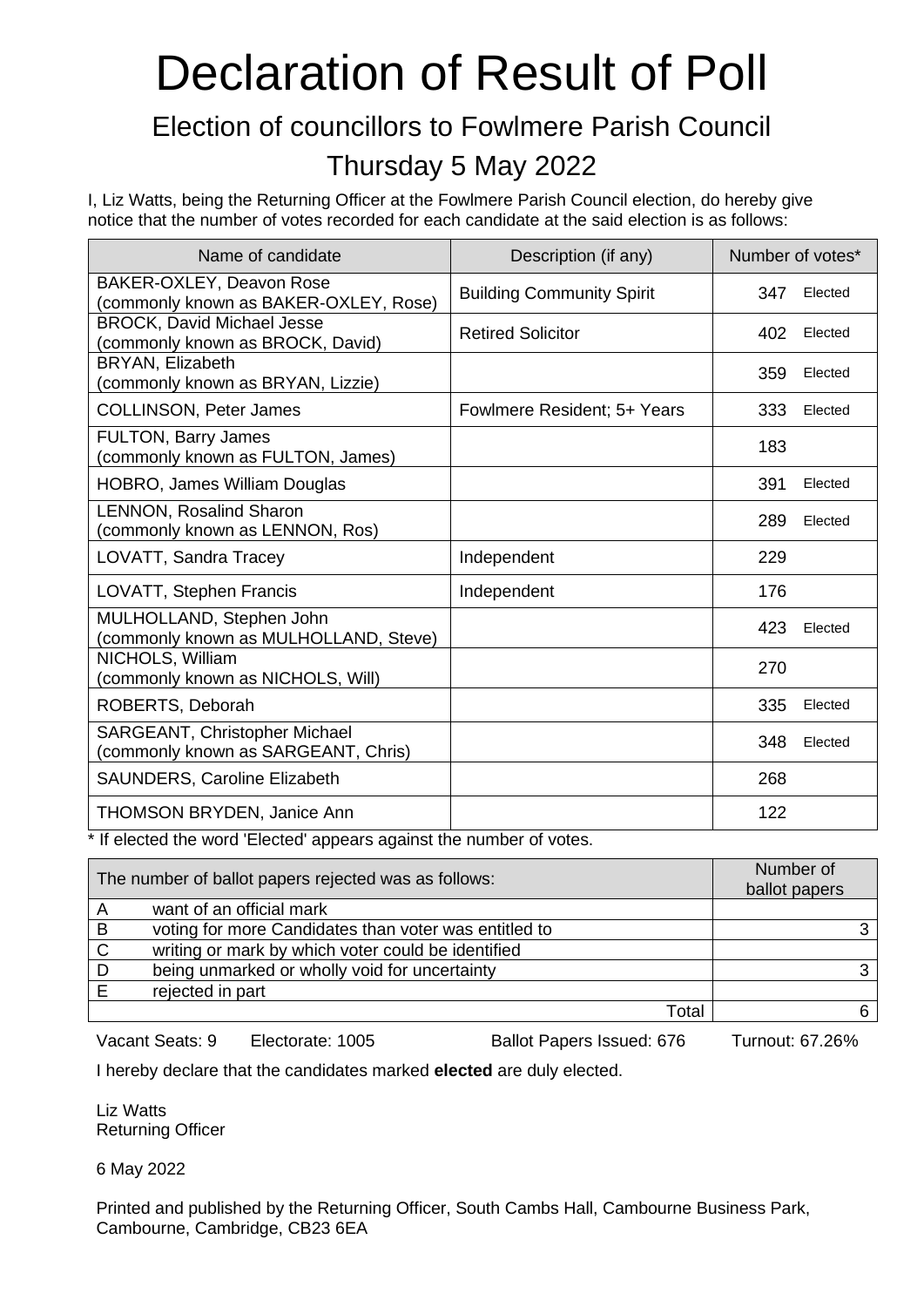### Election of councillors to Great Wilbraham Parish Council

#### Thursday 5 May 2022

I, Liz Watts, being the Returning Officer at the Great Wilbraham Parish Council election, do hereby give notice that the number of votes recorded for each candidate at the said election is as follows:

| Name of candidate                                                   | Description (if any) | Number of votes* |         |
|---------------------------------------------------------------------|----------------------|------------------|---------|
| <b>BURTON, Margaret Hilary</b><br>commonly known as BURTON, Hilary) |                      | 187              | Elected |
| DHALIWAL, Simarjit Singh                                            |                      | 161              | Elected |
| HARMER, James Stephen                                               |                      | 154              | Elected |
| <b>JACKMAN, Claire</b>                                              |                      | 155              | Elected |
| MCFARQUHAR, Alister John Neil McAlister                             |                      | 125              |         |
| PAGE, Christine Ann                                                 |                      | 146              | Elected |
| RAMUS, Sally Anne                                                   |                      | 130              | Elected |
| <b>TIPPEN, Roderick George</b><br>(commonly known as TIPPEN, Roddy) | Independent          | 155              | Elected |

\* If elected the word 'Elected' appears against the number of votes.

| The number of ballot papers rejected was as follows: |                                                       | Number of<br>ballot papers |  |
|------------------------------------------------------|-------------------------------------------------------|----------------------------|--|
| А                                                    | want of an official mark                              |                            |  |
| B                                                    | voting for more Candidates than voter was entitled to |                            |  |
| C                                                    | writing or mark by which voter could be identified    |                            |  |
| D                                                    | being unmarked or wholly void for uncertainty         |                            |  |
|                                                      | rejected in part                                      |                            |  |
|                                                      |                                                       | Total                      |  |

Vacant Seats: 7 Electorate: 477 Ballot Papers Issued: 268 Turnout: 56.18%

I hereby declare that the candidates marked **elected** are duly elected.

Liz Watts Returning Officer

6 May 2022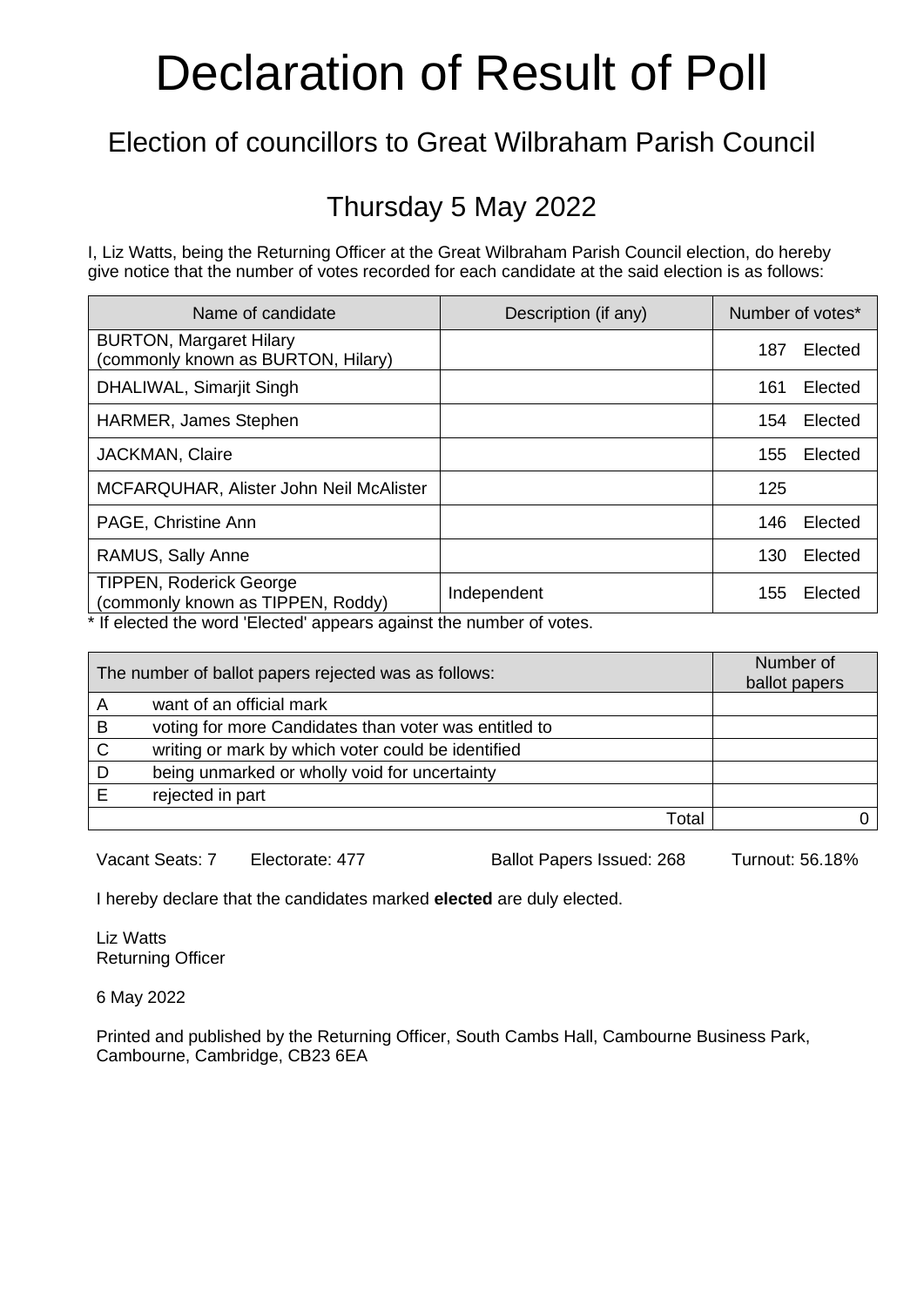#### Election of councillors to Impington Parish

#### Thursday 5 May 2022

I, Liz Watts, being the Returning Officer at the Impington Parish election, do hereby give notice that the number of votes recorded for each candidate at the said election is as follows:

| Name of candidate                                           | Description (if any)  | Number of votes* |         |
|-------------------------------------------------------------|-----------------------|------------------|---------|
| <b>ALLEN, Sarah Lesley</b>                                  |                       | 451              | Elected |
| CAHN, Agnieszka Malgorzata<br>commonly known as CAHN, Aga)  | Independent           | 775              | Elected |
| JOCELYN, Simon                                              |                       | 380              | Elected |
| <b>LEGGE, David Nathanial</b>                               | <b>Local Resident</b> | 794              | Elected |
| LEONARD, Owen James                                         |                       | 513              | Elected |
| PAYNE, Denis Winfred                                        |                       | 820              | Elected |
| POWELL, Kim                                                 |                       | 349              |         |
| <b>SMITH, Sarah Felicity</b>                                |                       | 708              | Elected |
| UTTRIDGE, Joseph David<br>(commonly known as UTTRIDGE, Joe) |                       | 355              | Elected |

\* If elected the word 'Elected' appears against the number of votes.

| The number of ballot papers rejected was as follows: |                                                       | Number of<br>ballot papers |  |
|------------------------------------------------------|-------------------------------------------------------|----------------------------|--|
| Α                                                    | want of an official mark                              |                            |  |
| B                                                    | voting for more Candidates than voter was entitled to |                            |  |
| C                                                    | writing or mark by which voter could be identified    |                            |  |
| D                                                    | being unmarked or wholly void for uncertainty         |                            |  |
| F                                                    | rejected in part                                      |                            |  |
|                                                      |                                                       | Total                      |  |

Vacant Seats: 8 Electorate: 3198 Ballot Papers Issued: 1325 Turnout: 41.43%

I hereby declare that the candidates marked **elected** are duly elected.

Liz Watts Returning Officer

6 May 2022